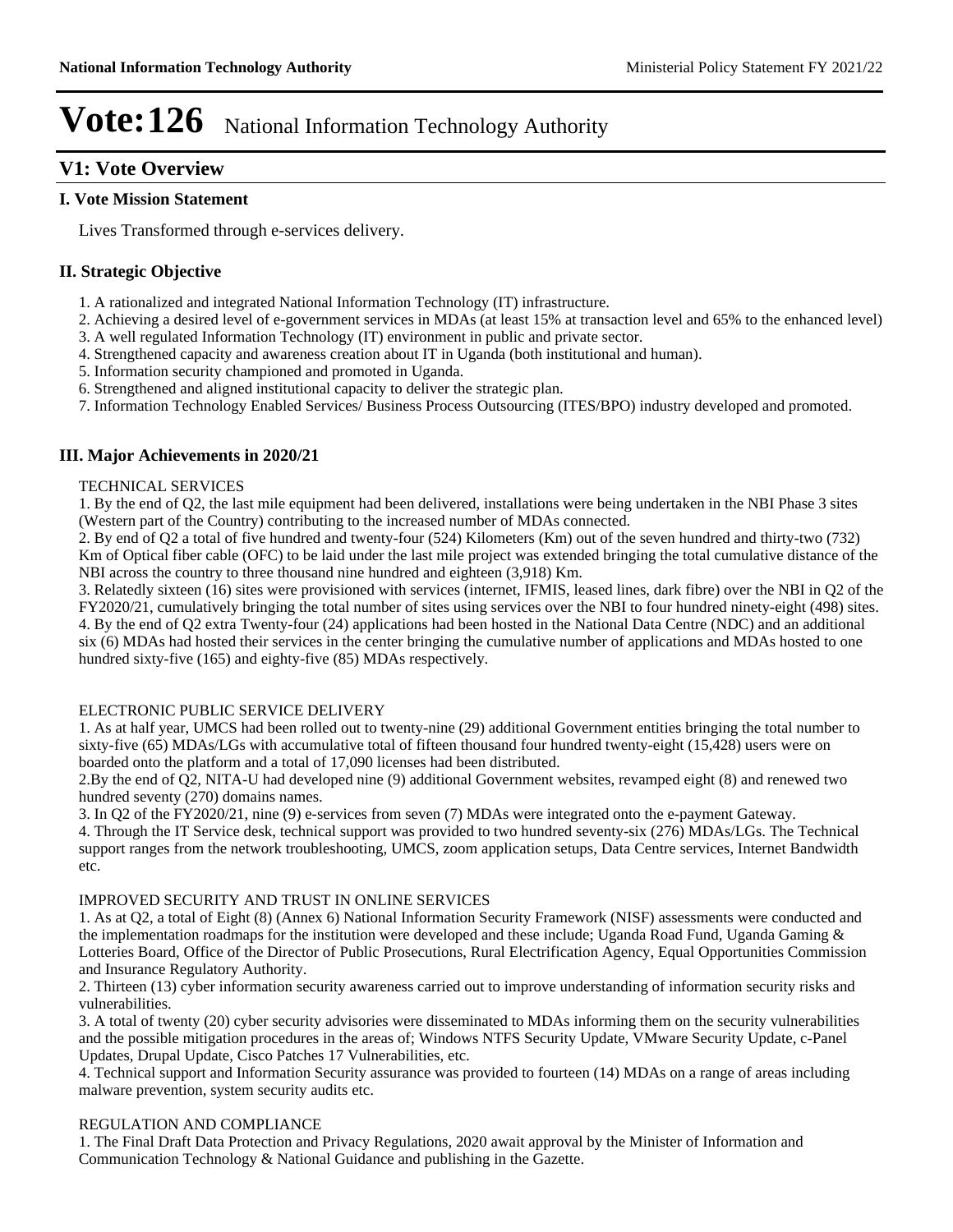2. Thirty-six (36) sensitization activities were conducted as at half year on ICT laws, and IT certification.

3. A total of nineteen (19) compliance assessments were conducted on structured cabling standards, acquisition of IT hardware, software guidelines and adherence to IT consumer protection provisions under the electronic transactions Act.

4. As at half year, eighty-two (82) firms had been issued with certificates bringing the total to four hundred eight (408) IT firms certified so far under the IT Certification Framework.

#### PLANNING RESEARCH AND EVELOPMENT

1. NITA-U Budget Framework Paper (BFP) for FY 2021/22 was prepared and submitted in compliance with the PFM Act to Ministry of Finance, Planning and Economic Development (MOFPED) and Parliament for review and approval.

2. During the half year period additional seven (7) priority standards were developed, reviewed and approved by National Technical Standards committee bringing the total number of standards developed to fourteen (14).

3. The mid-term review for the NITA-U Strategic Plan was conducted and a detailed report is being prepared which will be shared with EXCO by 5th February 2021 and thereafter the Board.

4. By the end of Q2 a total of eleven (11) reports had been prepared and submitted as per the required deadlines.

5. The NITA-U statistics abstract for 2020 was finalized and uploaded on the NITA-U website.

#### NITA-U GOVERNANCE AND ADMINISTRATION

1. A total of twenty (20) board engagements were carried out during the review period.

2. Internal Audit Risk based Internal Audit Work plan was approved by the Board Audit and Risk Committee.

3. Prepared and conducted awareness on Cyber Laws and Cyber security to facilitate business continuity during the ongoing Covid19 pandemic.

4. All staff employment contracts were efficiently managed. Twenty- five (25) employment contracts were issued by Q2 and six

(6) staff exits were effectively managed and all related final dues were processed and paid in a timely manner.

### **IV. Medium Term Plans**

1. Connectivity of MDAs/LGs and target user groups.

- 2. Ensure that all government entities that are connected to the NBI are using service
- 3. Integration of Government Systems
- 4. Provide capacity building for MDA/LG staff to ensure uptake and usage of services
- 5. Increase capacity of NITA-U to provide more IT Services to Government
- 6. Support government entities in rolling out E-government services.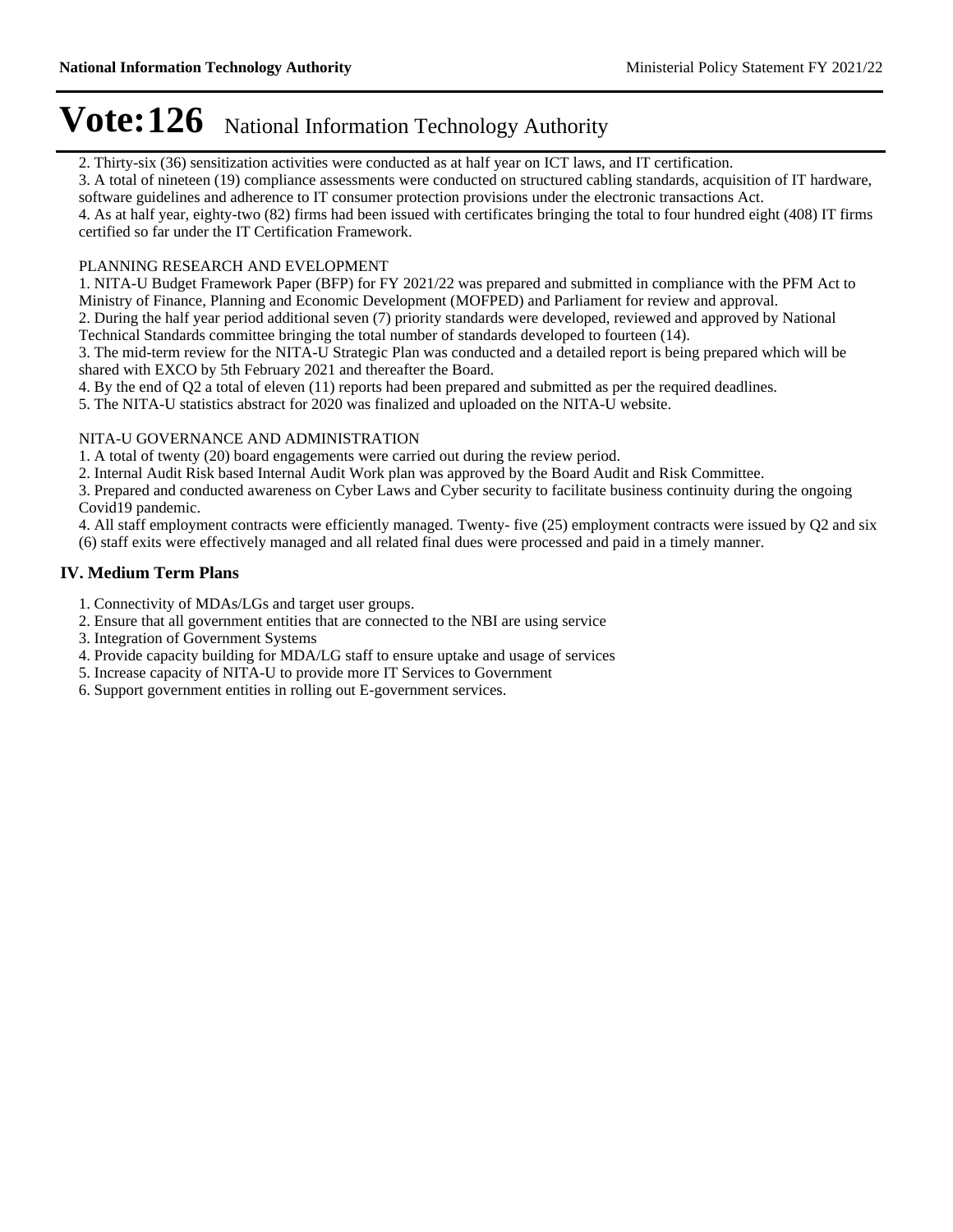# **V. Snapshot Of Medium Term Budget Allocations**

**Table 5.1: Overview of Vote Expenditures (UShs Billion)**

|                  |                                                      | 2020/21            |               | <b>MTEF Budget Projections</b>            |         |         |         |         |         |
|------------------|------------------------------------------------------|--------------------|---------------|-------------------------------------------|---------|---------|---------|---------|---------|
|                  |                                                      | 2019/20<br>Outturn | <b>Budget</b> | <b>Approved Expenditure</b><br>by End Dec | 2021/22 | 2022/23 | 2023/24 | 2024/25 | 2025/26 |
| <b>Recurrent</b> | Wage                                                 | 6.369              | 7.439         | 3.186                                     | 7.439   | 7.811   | 7.811   | 7.811   | 7.811   |
|                  | Non Wage                                             | 25.745             | 26.600        | 9.965                                     | 15.747  | 15.747  | 15.747  | 15.747  | 15.747  |
| Devt.            | GoU                                                  | 6.592              | 7.443         | 0.931                                     | 7.443   | 7.443   | 7.443   | 7.443   | 7.443   |
|                  | Ext. Fin.                                            | 33.983             | 74.765        | 19.337                                    | 12.925  | 55.601  | 123.146 | 312.637 | 237.995 |
|                  | <b>GoU</b> Total                                     | 38.706             | 41.482        | 14.082                                    | 30.629  | 31.001  | 31.001  | 31.001  | 31.001  |
|                  | <b>Total GoU+Ext Fin (MTEF)</b>                      | 72.689             | 116.247       | 33.419                                    | 43.554  | 86.602  | 154.147 | 343.637 | 268.995 |
|                  | Arrears                                              | 0.000              | 0.174         | 0.199                                     | 0.000   | 0.000   | 0.000   | 0.000   | 0.000   |
|                  | <b>Total Budget</b>                                  | 72.689             | 116.421       | 33.618                                    | 43.554  | 86.602  | 154.147 | 343.637 | 268.995 |
|                  | <b>A.I.A Total</b>                                   | 0.000              | 0.000         | 0.000                                     | 0.000   | 0.000   | 0.000   | 0.000   | 0.000   |
|                  | <b>Grand Total</b>                                   | 72.689             | 116.421       | 33.618                                    | 43.554  | 86.602  | 154.147 | 343.637 | 268.995 |
|                  | <b>Total Vote Budget</b><br><b>Excluding Arrears</b> | 72.689             | 116.247       | 33.419                                    | 43.554  | 86.602  | 154.147 | 343.637 | 268.995 |

#### **Table 5.2: Budget Allocation by Programme (UShs Billion)**

|                                 | 2021/22 Draft Estimates |          |              |  |  |
|---------------------------------|-------------------------|----------|--------------|--|--|
| <b>Billion Uganda Shillings</b> | GoU                     | Ext. Fin | <b>Total</b> |  |  |
| Digital Transformation          | 30.629                  | 12.925   | 43.554       |  |  |
| <b>Grand Total:</b>             | 30.629                  | 12.925   | 43.554       |  |  |
| <b>Total excluding Arrears</b>  | 30.629                  | 12.925   | 43.554       |  |  |

### **VI. Budget By Economic Clasification**

**Table V6.1 2020/21 and 2021/22 Budget Allocations by Item**

|                                       |        |          | 2020/21 Approved Budget |              |        | 2021/22 Draft Estimates |              |
|---------------------------------------|--------|----------|-------------------------|--------------|--------|-------------------------|--------------|
| Billion Uganda Shillings              | GoU    | Ext. Fin | <b>AIA</b>              | <b>Total</b> | GoU    | Ext. Fin                | <b>Total</b> |
| <b>Output Class: Outputs Provided</b> | 35.709 | 19.948   | 0.000                   | 55.657       | 24.956 | 6.709                   | 31.665       |
| 211 Wages and Salaries                | 8.018  | 2.813    | 0.000                   | 10.831       | 7.917  | 1.059                   | 8.976        |
| 212 Social Contributions              | 0.873  | 0.000    | 0.000                   | 0.873        | 0.744  | 0.000                   | 0.744        |
| 213 Other Employee Costs              | 1.808  | 0.000    | 0.000                   | 1.808        | 1.722  | 0.000                   | 1.722        |
| 221 General Expenses                  | 2.516  | 2.719    | 0.000                   | 5.235        | 1.384  | 1.244                   | 2.628        |
| 222 Communications                    | 16.496 | 0.235    | 0.000                   | 16.731       | 8.017  | 0.343                   | 8.360        |
| 223 Utility and Property Expenses     | 2.401  | 0.000    | 0.000                   | 2.401        | 3.131  | 0.045                   | 3.176        |
| 224 Supplies and Services             | 0.137  | 0.000    | 0.000                   | 0.137        | 0.144  | 0.000                   | 0.144        |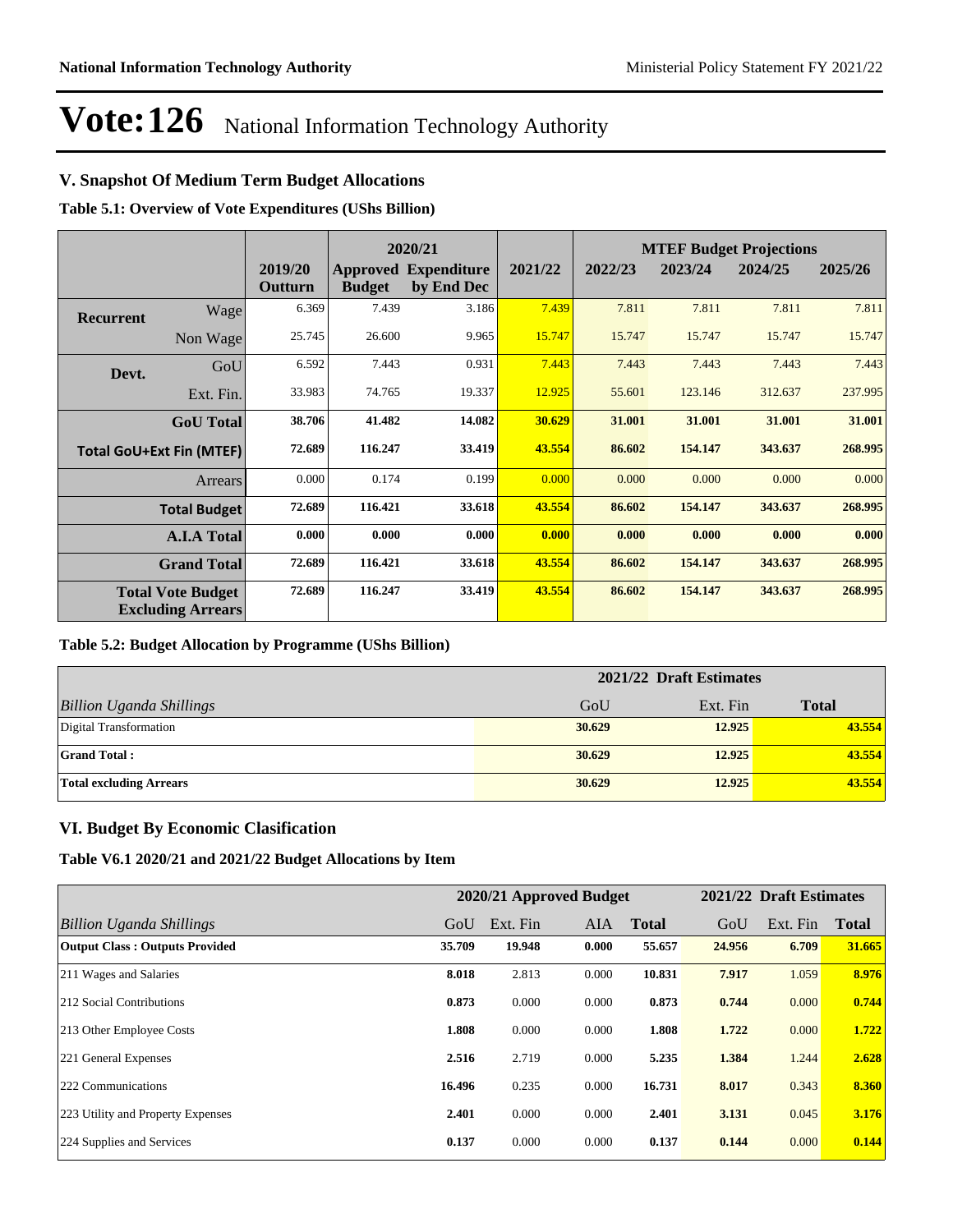| 225 Professional Services              | 1.223  | 13.263 | 0.000 | 14.486  | 0.668  | 3.731  | 4.399  |
|----------------------------------------|--------|--------|-------|---------|--------|--------|--------|
| 226 Insurances and Licenses            | 0.453  | 0.563  | 0.000 | 1.016   | 0.413  | 0.117  | 0.530  |
| 227 Travel and Transport               | 1.504  | 0.355  | 0.000 | 1.859   | 0.562  | 0.170  | 0.732  |
| 228 Maintenance                        | 0.259  | 0.000  | 0.000 | 0.259   | 0.233  | 0.000  | 0.233  |
| 282 Miscellaneous Other Expenses       | 0.022  | 0.000  | 0.000 | 0.022   | 0.022  | 0.000  | 0.022  |
| <b>Output Class: Capital Purchases</b> | 5.773  | 54.817 | 0.000 | 60.590  | 5.673  | 6.216  | 11.889 |
| 312 FIXED ASSETS                       | 5.773  | 54.817 | 0.000 | 60.590  | 5.673  | 6.216  | 11.889 |
| <b>Output Class: Arrears</b>           | 0.174  | 0.000  | 0.000 | 0.174   | 0.000  | 0.000  | 0.000  |
| 321 DOMESTIC                           | 0.174  | 0.000  | 0.000 | 0.174   | 0.000  | 0.000  | 0.000  |
| <b>Grand Total:</b>                    | 41.656 | 74.765 | 0.000 | 116.421 | 30.629 | 12.925 | 43.554 |
| <b>Total excluding Arrears</b>         | 41.482 | 74.765 | 0.000 | 116.247 | 30.629 | 12.925 | 43.554 |

#### VII. Budget By Sub-Subprogramme, Department And Project

#### **Table V7.1: Past Expenditure Outturns and Medium Term Projections by Sub-SubProgramme,Department and Project**

| Billion Uganda shillings                                                |                       | FY 2020/21                |                                   |                                             |         | <b>Medium Term Projections</b> |         |         |
|-------------------------------------------------------------------------|-----------------------|---------------------------|-----------------------------------|---------------------------------------------|---------|--------------------------------|---------|---------|
|                                                                         | FY 2019/20<br>Outturn | Approved<br><b>Budget</b> | <b>Spent By</b><br><b>End Dec</b> | 2021-22<br><b>Proposed</b><br><b>Budget</b> | 2022-23 | 2023-24                        | 2024-25 | 2025-26 |
| 04 Electronic Public Services Delivery<br>(e-transformation)            | 36.592                | 77.780                    | 19.935                            | 15.356                                      | 58.021  | 125.657                        | 315.147 | 240.505 |
| 03 Information Security                                                 | 0.302                 | 0.364                     | 0.057                             | 0.126                                       | 0.219   | 0.186                          | 0.186   | 0.186   |
| 04 E- Government Services                                               | 1.162                 | 1.026                     | 0.183                             | 0.681                                       | 0.577   | 0.701                          | 0.701   | 0.701   |
| 1400 Regional Communication Infrastructure                              | 35.129                | 76.389                    | 19.695                            | 14.549                                      | 57.224  | 124.770                        | 314.260 | 239.618 |
| 05 Shared IT infrastructure                                             | 16.424                | 20.969                    | 7.072                             | 12.334                                      | 11.722  | 11.631                         | 11.631  | 11.631  |
| 02 Technical Services                                                   | 16.424                | 16.504                    | 6.757                             | 7.709                                       | 7.098   | 7.007                          | 7.007   | 7.007   |
| 1615 Government Network (GOVNET)<br>Project                             | 0.000                 | 4.465                     | 0.315                             | 4.625                                       | 4.625   | 4.625                          | 4.625   | 4.625   |
| 06 Streamlined IT Governance and<br>capacity development                | 19.673                | 17.673                    | 6.610                             | 15.864                                      | 16.859  | 16.859                         | 16.859  | 16.859  |
| 01 Headquarters                                                         | 0.629                 | 0.703                     | 0.070                             | 0.235                                       | 0.270   | 0.270                          | 0.270   | 0.270   |
| 05 Regulatory Compliance & Legal Services                               | 0.505                 | 0.609                     | 0.102                             | 0.244                                       | 0.314   | 0.314                          | 0.314   | 0.314   |
| 06 Planning, Research & Development                                     | 0.726                 | 0.710                     | 0.144                             | 0.300                                       | 0.410   | 0.410                          | 0.410   | 0.410   |
| 07 Finance and Administration                                           | 12.367                | 14.297                    | 6.037                             | 13.891                                      | 14.671  | 14.671                         | 14.671  | 14.671  |
| 1541 Institutional Support for NITA-U                                   | 5.446                 | 0.000                     | 0.000                             | 0.000                                       | 0.000   | 0.000                          | 0.000   | 0.000   |
| 1653 Retooling of National Information &<br><b>Technology Authority</b> | 0.000                 | 1.355                     | 0.258                             | 1.195                                       | 1.195   | 1.195                          | 1.195   | 1.195   |
| <b>Total for the Vote</b>                                               | 72.689                | 116.421                   | 33.618                            | 43.554                                      | 86.602  | 154.147                        | 343.637 | 268.995 |
| <b>Total Excluding Arrears</b>                                          | 72.689                | 116.247                   | 33.419                            | 43.554                                      | 86.602  | 154.147                        | 343.637 | 268.995 |

**VIII. Sub-SubProgramme Performance and Medium Term Plans**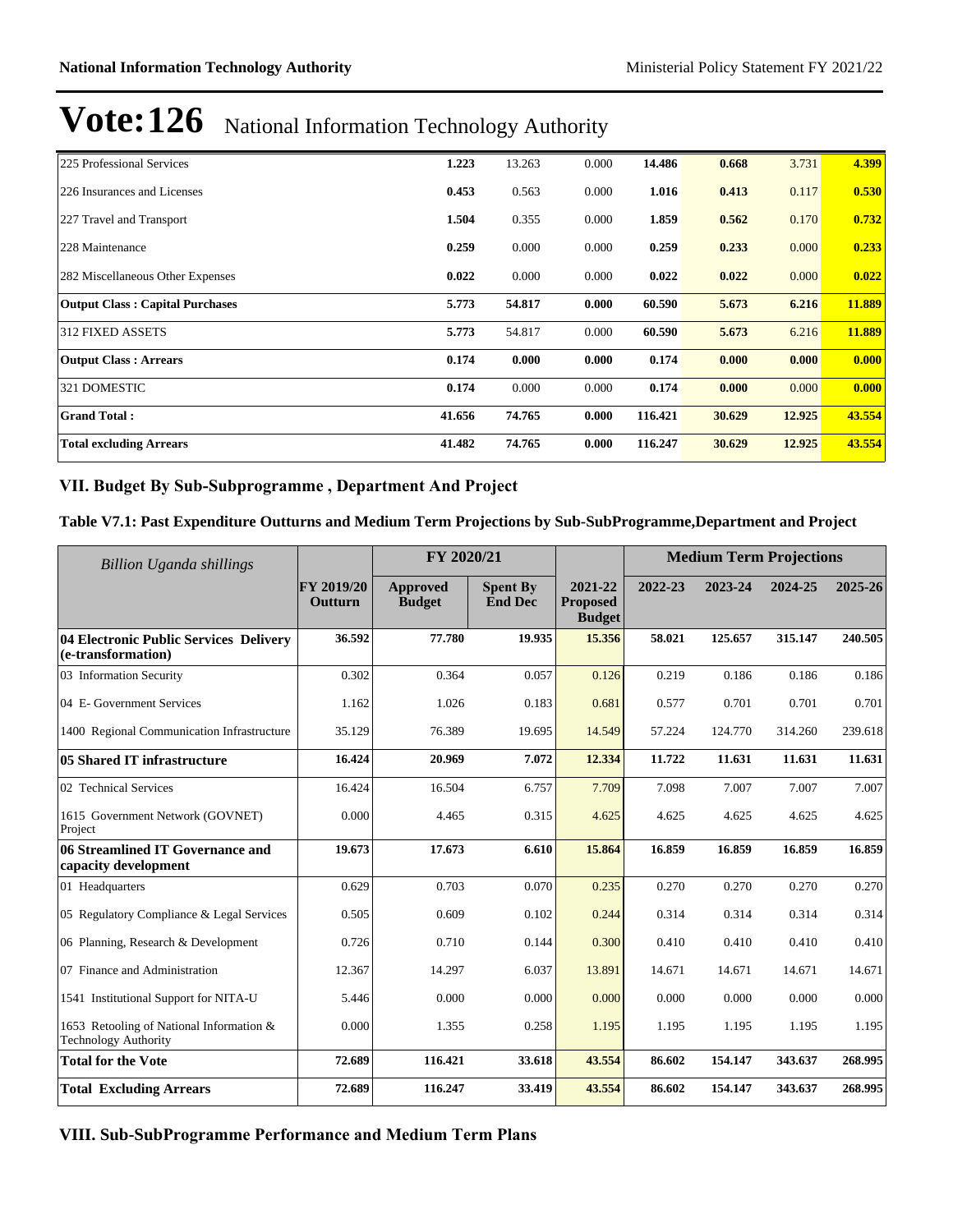$\mathbb{L}$ 

# Vote: 126 National Information Technology Authority

|                                                                                                                                                           | Table V8.1: Sub-SubProgramme Outcome and Outcome Indicators                                             |                 |                  |                            |                   |            |  |  |  |  |
|-----------------------------------------------------------------------------------------------------------------------------------------------------------|---------------------------------------------------------------------------------------------------------|-----------------|------------------|----------------------------|-------------------|------------|--|--|--|--|
| <b>Sub-SubProgramme:</b> 04 Electronic Public Services Delivery (e-transformation)                                                                        |                                                                                                         |                 |                  |                            |                   |            |  |  |  |  |
| Objective:                                                                                                                                                | To strengthen efficiency in delivery of public services through the deepening of e-government services. |                 |                  |                            |                   |            |  |  |  |  |
| <b>Responsible Officer:</b>                                                                                                                               | Director E- Government Services                                                                         |                 |                  |                            |                   |            |  |  |  |  |
| Improved security and trust in online services<br><b>Outcome:</b>                                                                                         |                                                                                                         |                 |                  |                            |                   |            |  |  |  |  |
| 1. Secured ICT access and Usage for all                                                                                                                   |                                                                                                         |                 |                  |                            |                   |            |  |  |  |  |
|                                                                                                                                                           | <b>Performance Targets</b>                                                                              |                 |                  |                            |                   |            |  |  |  |  |
|                                                                                                                                                           | <b>Outcome Indicators</b>                                                                               |                 |                  | 2021/22                    | 2022/23           | 2023/24    |  |  |  |  |
|                                                                                                                                                           |                                                                                                         | <b>Baseline</b> | <b>Base year</b> | <b>Target</b>              | <b>Projection</b> | Projection |  |  |  |  |
| stored                                                                                                                                                    | • Level of privacy protection for personal or confidential data collected, processed and                | 80%             | 2018             | 100%                       | 100%              | 100%       |  |  |  |  |
| Outcome:                                                                                                                                                  | Improved efficiency and effectiveness in public service delivery                                        |                 |                  |                            |                   |            |  |  |  |  |
|                                                                                                                                                           | 1. Responsive ICT legal and regulatory framework                                                        |                 |                  |                            |                   |            |  |  |  |  |
|                                                                                                                                                           |                                                                                                         |                 |                  | <b>Performance Targets</b> |                   |            |  |  |  |  |
|                                                                                                                                                           | <b>Outcome Indicators</b>                                                                               |                 |                  | 2021/22                    | 2022/23           | 2023/24    |  |  |  |  |
|                                                                                                                                                           |                                                                                                         | <b>Baseline</b> | <b>Base year</b> | <b>Target</b>              | Projection        | Projection |  |  |  |  |
|                                                                                                                                                           | • Number of implementing government entities providing e-services                                       | 3               | 2018             | $\overline{2}$             | $\overline{c}$    | 2          |  |  |  |  |
|                                                                                                                                                           | • Number of Services started and completed electronically to enhance user experience                    | 42              | 2018             | 58                         | 60                | 65         |  |  |  |  |
| <b>Department: 04 E- Government Services</b>                                                                                                              |                                                                                                         |                 |                  |                            |                   |            |  |  |  |  |
|                                                                                                                                                           | Budget Output: 01 A desired level of e-government services in MDAs & LGs attained                       |                 |                  |                            |                   |            |  |  |  |  |
|                                                                                                                                                           | No. of implementing government entities supported in the development and adoption of e-services         |                 |                  | 35                         | 40                | 45         |  |  |  |  |
|                                                                                                                                                           | No. of MDAs/LGs provided technical assistance to in the implementation of e-Government projects         |                 |                  | 35                         | 40                | 45         |  |  |  |  |
|                                                                                                                                                           | No. of government staff enrolled on shared services(UMCS) disaggregated by sex                          |                 |                  | <b>15,000</b>              | 20,000            | 20,000     |  |  |  |  |
|                                                                                                                                                           | Project: 1400 Regional Communication Infrastructure                                                     |                 |                  |                            |                   |            |  |  |  |  |
|                                                                                                                                                           | Budget Output: 01 A desired level of e-government services in MDAs & LGs attained                       |                 |                  |                            |                   |            |  |  |  |  |
|                                                                                                                                                           | No. of implementing government entities supported in the development and adoption of e-services         |                 |                  | 35                         | 40                | 45         |  |  |  |  |
|                                                                                                                                                           | No. of MDAs/LGs provided technical assistance to in the implementation of e-Government projects         |                 |                  | 35                         | 40                | 45         |  |  |  |  |
|                                                                                                                                                           | No. of government staff enrolled on shared services(UMCS) disaggregated by sex                          |                 |                  | 15,000                     | 20,000            | 20,000     |  |  |  |  |
|                                                                                                                                                           | Sub-SubProgramme: 05 Shared IT infrastructure                                                           |                 |                  |                            |                   |            |  |  |  |  |
| Objective:<br>To ensure harmonized, optimized and resilient IT infrastructure to ensure improved access connectivity to<br>IT infrastructure and services |                                                                                                         |                 |                  |                            |                   |            |  |  |  |  |
| <b>Director Technical Services</b><br><b>Responsible Officer:</b>                                                                                         |                                                                                                         |                 |                  |                            |                   |            |  |  |  |  |
| Resilient, optimized and harmonized infrastructure deployment and usage<br><b>Outcome:</b>                                                                |                                                                                                         |                 |                  |                            |                   |            |  |  |  |  |
| 1. Responsive ICT legal and regulatory framework                                                                                                          |                                                                                                         |                 |                  |                            |                   |            |  |  |  |  |
|                                                                                                                                                           |                                                                                                         |                 |                  | <b>Performance Targets</b> |                   |            |  |  |  |  |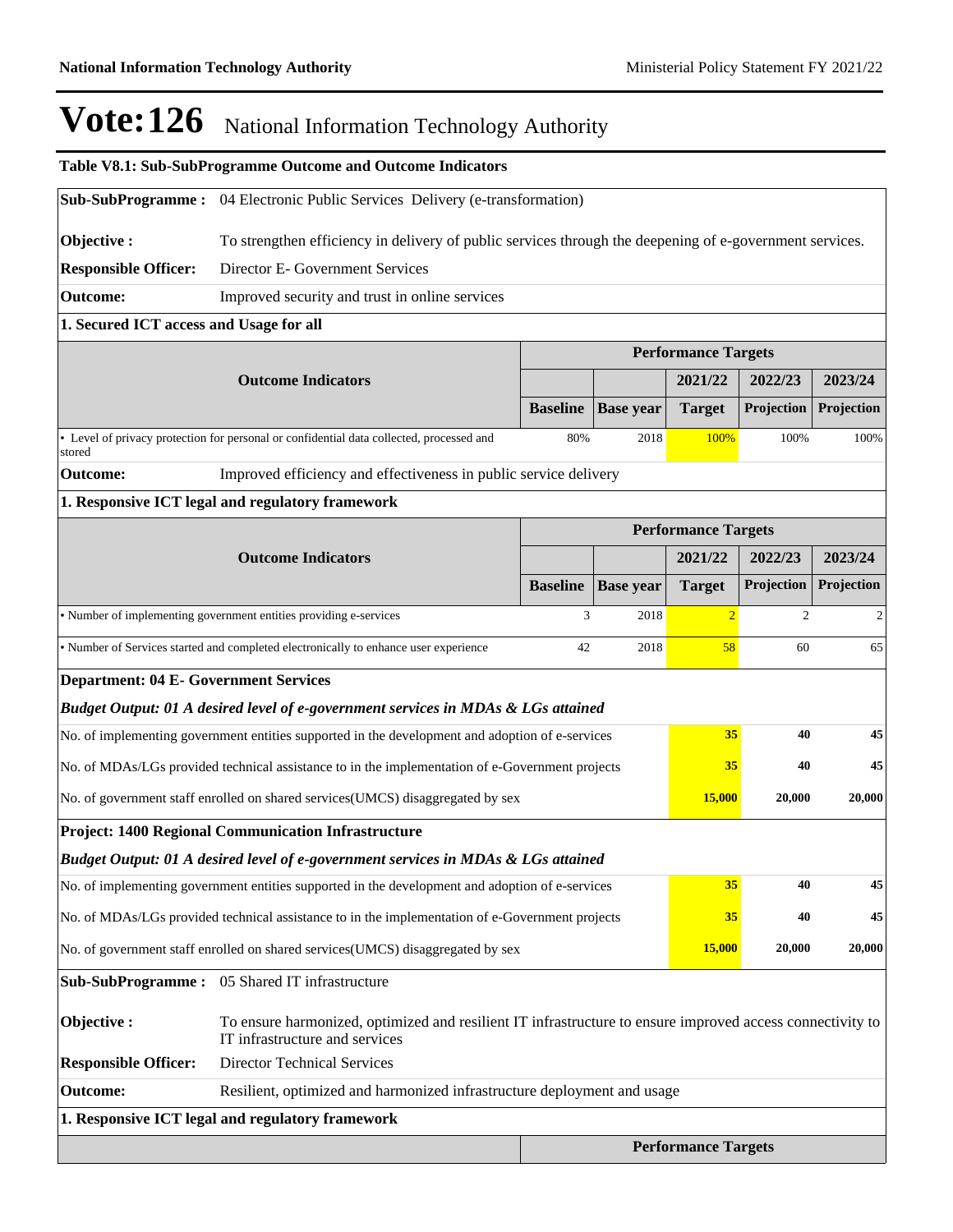|                                                               | <b>Outcome Indicators</b>                                                                                                                                                       |                 |                  | 2021/22                    | 2022/23    | 2023/24    |  |  |
|---------------------------------------------------------------|---------------------------------------------------------------------------------------------------------------------------------------------------------------------------------|-----------------|------------------|----------------------------|------------|------------|--|--|
|                                                               |                                                                                                                                                                                 | <b>Baseline</b> | <b>Base year</b> | <b>Target</b>              | Projection | Projection |  |  |
| per inhabitant                                                | • Number of MDAs, LGs, Hospitals, Schools utilizing services (internet, data centre,<br>IFMIS, Leased lines and Dark fibre) over the National Backbone infrastructure bandwidth | 397             | 2018             | 1,000                      | 1,000      | 1,000      |  |  |
| <b>Department: 02 Technical Services</b>                      |                                                                                                                                                                                 |                 |                  |                            |            |            |  |  |
|                                                               | Budget Output: 01 A Rationalized and Intergrated national IT infrastructure and Systems                                                                                         |                 |                  |                            |            |            |  |  |
|                                                               | Number of MDAs/LGs sites and target user groups (hospitals, schools, Universities) connected to the NBI                                                                         |                 |                  | 351                        | 351        | 351        |  |  |
| No. of kms of optical fibre cable laid                        |                                                                                                                                                                                 |                 |                  | <b>100</b>                 | 150        | 150        |  |  |
| <b>Sub-SubProgramme:</b>                                      | 06 Streamlined IT Governance and capacity development                                                                                                                           |                 |                  |                            |            |            |  |  |
| Objective:                                                    | To establish an enabling environment for development and regulation of IT in the country through<br>enhancing capacity of NITA-U to deliver its mandate.                        |                 |                  |                            |            |            |  |  |
| <b>Responsible Officer:</b>                                   | Director Finance And Administration                                                                                                                                             |                 |                  |                            |            |            |  |  |
| <b>Outcome:</b>                                               | Improved compliance with IT regulations and standards                                                                                                                           |                 |                  |                            |            |            |  |  |
| 1. Secured ICT access and Usage for all                       |                                                                                                                                                                                 |                 |                  |                            |            |            |  |  |
|                                                               |                                                                                                                                                                                 |                 |                  | <b>Performance Targets</b> |            |            |  |  |
|                                                               | <b>Outcome Indicators</b>                                                                                                                                                       |                 |                  | 2021/22                    | 2022/23    | 2023/24    |  |  |
|                                                               |                                                                                                                                                                                 | <b>Baseline</b> | <b>Base</b> year | <b>Target</b>              | Projection | Projection |  |  |
|                                                               | • Level of compliance with IT related legislation and standards                                                                                                                 | 57%             | 2018             | 65%                        | 65%        | 65%        |  |  |
|                                                               | Department: 05 Regulatory Compliance & Legal Services                                                                                                                           |                 |                  |                            |            |            |  |  |
|                                                               | Budget Output: 03 A well regulated IT environment in Public and Private sector                                                                                                  |                 |                  |                            |            |            |  |  |
| Number of IT service providers certified                      | <b>100</b>                                                                                                                                                                      | 100             | 100              |                            |            |            |  |  |
| Number of IT standards developed                              | 5                                                                                                                                                                               | 5               | 5                |                            |            |            |  |  |
| No. of compiliance assessments conducted in selected MDAs/LGs | 20                                                                                                                                                                              | 25              | 25               |                            |            |            |  |  |

# **IX. Major Capital Investments And Changes In Resource Allocation**

### **Table 9.1: Major Capital Investment (Capital Purchases outputs over 0.5Billion)**

| FY 2020/21                                                                                                                                            | FY 2021/22 |  |  |  |  |  |  |
|-------------------------------------------------------------------------------------------------------------------------------------------------------|------------|--|--|--|--|--|--|
| <b>Expenditures and Achievements by</b><br><b>Appr. Budget and Planned Outputs</b><br><b>Proposed Budget and Planned</b><br>end Dec<br><b>Outputs</b> |            |  |  |  |  |  |  |
| <b>Vote 126 National Information Technology Authority</b>                                                                                             |            |  |  |  |  |  |  |
| Sub-SubProgramme: 05 04 Electronic Public Services Delivery (e-transformation)                                                                        |            |  |  |  |  |  |  |
| Development Project : 1400 Regional Communication Infrastructure                                                                                      |            |  |  |  |  |  |  |
| Budget Output: 05 04 77 Purchase of Specialised Machinery & Equipment                                                                                 |            |  |  |  |  |  |  |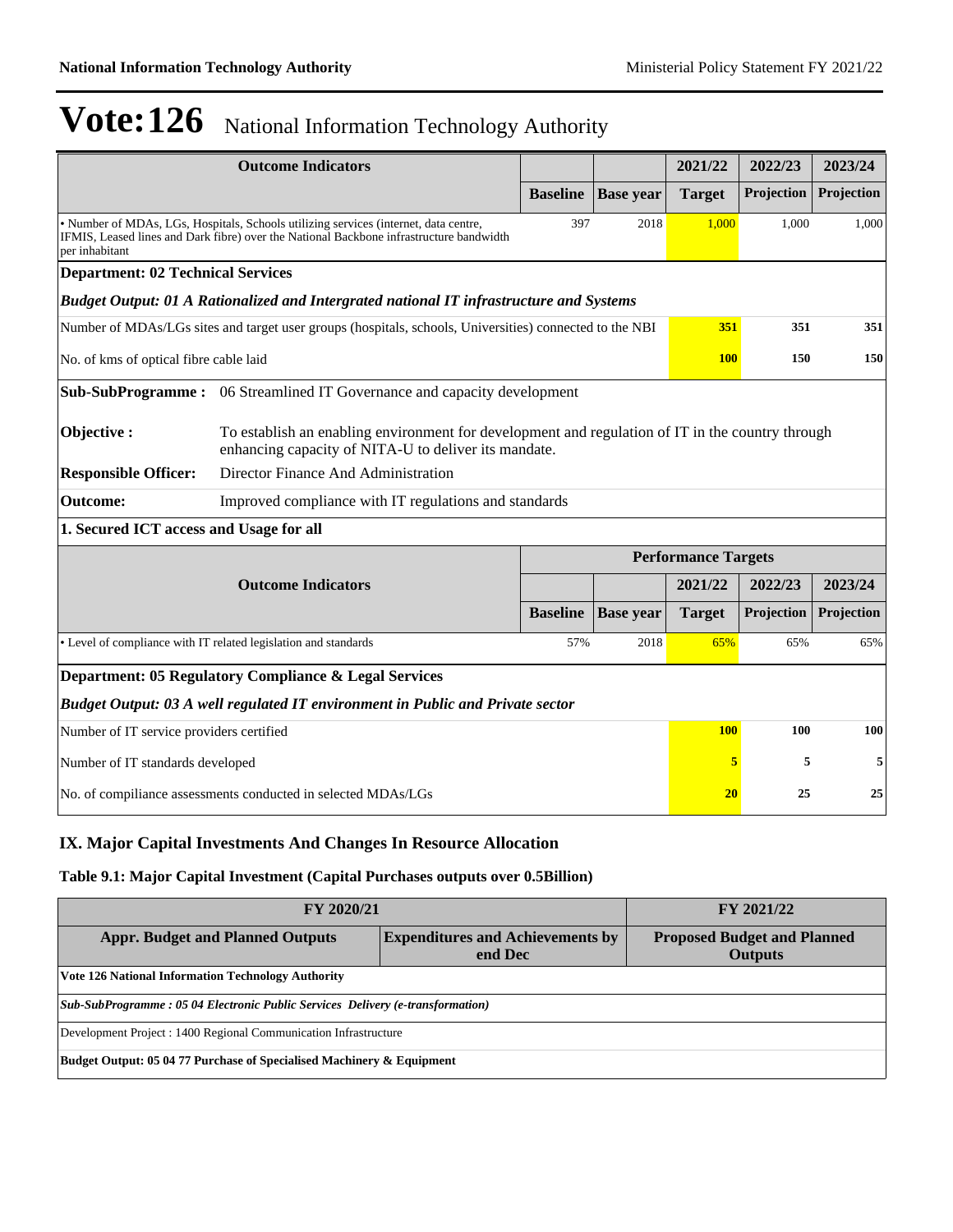| Installation of Solar Power at the twenty five NBI<br><b>Transmission Sites.</b><br>Assorted ICT equipment (switches, routers, Access points, net<br>work managment systems) for the sites to be connected under<br>lastmile project procured and installed.<br>National CERT Forensics enhanced<br>NISF Remediation carried out under RCIP for 15 MDAs.<br>Whole-of-Government integration and data sharing platform. |                  | Preliminary surveys for the twenty-five (25)<br>transmission sites completed.<br>A total of Twenty (20) cyber security advisories E-services specific ICT equipment acquired to<br>and alerts were disseminated.<br>A total of Eight (8) National Information<br>Security Framework (NISF) assessments were<br>conducted and the implementation roadmaps<br>for the institution were developed and these<br>include; Uganda Road Fund, Uganda Gaming<br>& Lotteries Board, Office of the Director of<br>Public Prosecutions, Rural Electrification<br>Agency, Equal Opportunities Commission and<br>Insurance Regulatory Authority. The figure 3<br>below shows the number of MDAs<br>implementing NISF.<br>By the end of Q2, the project had achieved<br>major miles towards its implementation;<br>1. Completed the data collection process from<br>12 pilot entities.<br>2. User Acceptance Tests (UATs) for SMS and<br>Payment gateway were successfully conducted<br>on the platform.<br>3. Product training for over one hundred and<br>fifty (150) key stakeholders was also carried<br>out for the twelve (12) pilot Government<br>entities in Q2 of the FY2020/21. | Develop and deploy sector specific e-Service<br>solutions in 2 priority sectors.<br>enable the operation of the developed solutions.<br>Digital authentication and electronic signatures<br>(mobile ID) solution acquired and operationalized.<br><b>RCIP Laptops and Computers procured</b><br><b>Multi functional Printer acquired</b><br>Whole-of-Government Integration and data<br>sharing solution acquired. |
|------------------------------------------------------------------------------------------------------------------------------------------------------------------------------------------------------------------------------------------------------------------------------------------------------------------------------------------------------------------------------------------------------------------------|------------------|-----------------------------------------------------------------------------------------------------------------------------------------------------------------------------------------------------------------------------------------------------------------------------------------------------------------------------------------------------------------------------------------------------------------------------------------------------------------------------------------------------------------------------------------------------------------------------------------------------------------------------------------------------------------------------------------------------------------------------------------------------------------------------------------------------------------------------------------------------------------------------------------------------------------------------------------------------------------------------------------------------------------------------------------------------------------------------------------------------------------------------------------------------------------------------|--------------------------------------------------------------------------------------------------------------------------------------------------------------------------------------------------------------------------------------------------------------------------------------------------------------------------------------------------------------------------------------------------------------------|
| <b>Total Output Cost(Ushs Thousand)</b>                                                                                                                                                                                                                                                                                                                                                                                | 54,921,236       | 15,140,382                                                                                                                                                                                                                                                                                                                                                                                                                                                                                                                                                                                                                                                                                                                                                                                                                                                                                                                                                                                                                                                                                                                                                                  | 6,319,612                                                                                                                                                                                                                                                                                                                                                                                                          |
| Gou Dev't:                                                                                                                                                                                                                                                                                                                                                                                                             | 103,741          | 49,029                                                                                                                                                                                                                                                                                                                                                                                                                                                                                                                                                                                                                                                                                                                                                                                                                                                                                                                                                                                                                                                                                                                                                                      | 103,741                                                                                                                                                                                                                                                                                                                                                                                                            |
| Ext Fin:                                                                                                                                                                                                                                                                                                                                                                                                               | 54,817,495       | 15,091,353                                                                                                                                                                                                                                                                                                                                                                                                                                                                                                                                                                                                                                                                                                                                                                                                                                                                                                                                                                                                                                                                                                                                                                  | 6,215,872                                                                                                                                                                                                                                                                                                                                                                                                          |
| A.I.A:                                                                                                                                                                                                                                                                                                                                                                                                                 | $\mathbf{0}$     | $\boldsymbol{0}$                                                                                                                                                                                                                                                                                                                                                                                                                                                                                                                                                                                                                                                                                                                                                                                                                                                                                                                                                                                                                                                                                                                                                            | $\overline{0}$                                                                                                                                                                                                                                                                                                                                                                                                     |
| Sub-SubProgramme: 05 05 Shared IT infrastructure                                                                                                                                                                                                                                                                                                                                                                       |                  |                                                                                                                                                                                                                                                                                                                                                                                                                                                                                                                                                                                                                                                                                                                                                                                                                                                                                                                                                                                                                                                                                                                                                                             |                                                                                                                                                                                                                                                                                                                                                                                                                    |
| Development Project : 1615 Government Network (GOVNET) Project                                                                                                                                                                                                                                                                                                                                                         |                  |                                                                                                                                                                                                                                                                                                                                                                                                                                                                                                                                                                                                                                                                                                                                                                                                                                                                                                                                                                                                                                                                                                                                                                             |                                                                                                                                                                                                                                                                                                                                                                                                                    |
| Budget Output: 05 05 76 Purchase of ICT Equipment                                                                                                                                                                                                                                                                                                                                                                      |                  |                                                                                                                                                                                                                                                                                                                                                                                                                                                                                                                                                                                                                                                                                                                                                                                                                                                                                                                                                                                                                                                                                                                                                                             |                                                                                                                                                                                                                                                                                                                                                                                                                    |
| One Hundred (100) government MDA/LG sites connected and A total of four hundred ninety-eight (498) sites<br>using service over the NBI.                                                                                                                                                                                                                                                                                |                  | are currently utilizing the service connected<br>through the NBI                                                                                                                                                                                                                                                                                                                                                                                                                                                                                                                                                                                                                                                                                                                                                                                                                                                                                                                                                                                                                                                                                                            | NBI ICT equipment to cater for the extensions and<br>relocations acquired to aid the delivery of Bulk<br><b>Internet Bandwidth to Government MDAs/DLG</b><br>and service Units.                                                                                                                                                                                                                                    |
| <b>Total Output Cost(Ushs Thousand)</b>                                                                                                                                                                                                                                                                                                                                                                                | 4,464,544        | 315,001                                                                                                                                                                                                                                                                                                                                                                                                                                                                                                                                                                                                                                                                                                                                                                                                                                                                                                                                                                                                                                                                                                                                                                     | 4,624,544                                                                                                                                                                                                                                                                                                                                                                                                          |
| Gou Dev't:                                                                                                                                                                                                                                                                                                                                                                                                             | 4.464.544        | 315,001                                                                                                                                                                                                                                                                                                                                                                                                                                                                                                                                                                                                                                                                                                                                                                                                                                                                                                                                                                                                                                                                                                                                                                     | 4,624,544                                                                                                                                                                                                                                                                                                                                                                                                          |
| Ext Fin:                                                                                                                                                                                                                                                                                                                                                                                                               | $\overline{0}$   | $\boldsymbol{0}$                                                                                                                                                                                                                                                                                                                                                                                                                                                                                                                                                                                                                                                                                                                                                                                                                                                                                                                                                                                                                                                                                                                                                            | $\overline{0}$                                                                                                                                                                                                                                                                                                                                                                                                     |
| A.I.A:                                                                                                                                                                                                                                                                                                                                                                                                                 | $\mathbf{0}$     | $\boldsymbol{0}$                                                                                                                                                                                                                                                                                                                                                                                                                                                                                                                                                                                                                                                                                                                                                                                                                                                                                                                                                                                                                                                                                                                                                            | $\overline{0}$                                                                                                                                                                                                                                                                                                                                                                                                     |
| Sub-SubProgramme: 05 06 Streamlined IT Governance and capacity development                                                                                                                                                                                                                                                                                                                                             |                  |                                                                                                                                                                                                                                                                                                                                                                                                                                                                                                                                                                                                                                                                                                                                                                                                                                                                                                                                                                                                                                                                                                                                                                             |                                                                                                                                                                                                                                                                                                                                                                                                                    |
| Development Project : 1653 Retooling of National Information & Technology Authority                                                                                                                                                                                                                                                                                                                                    |                  |                                                                                                                                                                                                                                                                                                                                                                                                                                                                                                                                                                                                                                                                                                                                                                                                                                                                                                                                                                                                                                                                                                                                                                             |                                                                                                                                                                                                                                                                                                                                                                                                                    |
| Budget Output: 05 06 75 Purchase of Motor Vehicles and Other Transport Equipment                                                                                                                                                                                                                                                                                                                                       |                  |                                                                                                                                                                                                                                                                                                                                                                                                                                                                                                                                                                                                                                                                                                                                                                                                                                                                                                                                                                                                                                                                                                                                                                             |                                                                                                                                                                                                                                                                                                                                                                                                                    |
| Acquisition of two (2) station wagon motor vehicles.                                                                                                                                                                                                                                                                                                                                                                   |                  | Money to procure vehicles was capped due to<br>the budget cuts made to facilitate critical<br>activities. Procurement of these vehicles is<br>pushed to FY 2021/22.                                                                                                                                                                                                                                                                                                                                                                                                                                                                                                                                                                                                                                                                                                                                                                                                                                                                                                                                                                                                         | Transport equipment i.e. (2) motor vehicles<br>acquired.                                                                                                                                                                                                                                                                                                                                                           |
| <b>Total Output Cost(Ushs Thousand)</b>                                                                                                                                                                                                                                                                                                                                                                                | 600,000          | $\bf{0}$                                                                                                                                                                                                                                                                                                                                                                                                                                                                                                                                                                                                                                                                                                                                                                                                                                                                                                                                                                                                                                                                                                                                                                    | 750,000                                                                                                                                                                                                                                                                                                                                                                                                            |
| Gou Dev't:                                                                                                                                                                                                                                                                                                                                                                                                             | 600,000          | $\mathbf{0}$                                                                                                                                                                                                                                                                                                                                                                                                                                                                                                                                                                                                                                                                                                                                                                                                                                                                                                                                                                                                                                                                                                                                                                | 750,000                                                                                                                                                                                                                                                                                                                                                                                                            |
| Ext Fin:                                                                                                                                                                                                                                                                                                                                                                                                               | $\boldsymbol{0}$ | $\Omega$                                                                                                                                                                                                                                                                                                                                                                                                                                                                                                                                                                                                                                                                                                                                                                                                                                                                                                                                                                                                                                                                                                                                                                    | $\overline{0}$                                                                                                                                                                                                                                                                                                                                                                                                     |
| A.I.A:                                                                                                                                                                                                                                                                                                                                                                                                                 | $\mathbf{0}$     | $\boldsymbol{0}$                                                                                                                                                                                                                                                                                                                                                                                                                                                                                                                                                                                                                                                                                                                                                                                                                                                                                                                                                                                                                                                                                                                                                            | $\mathbf{0}$                                                                                                                                                                                                                                                                                                                                                                                                       |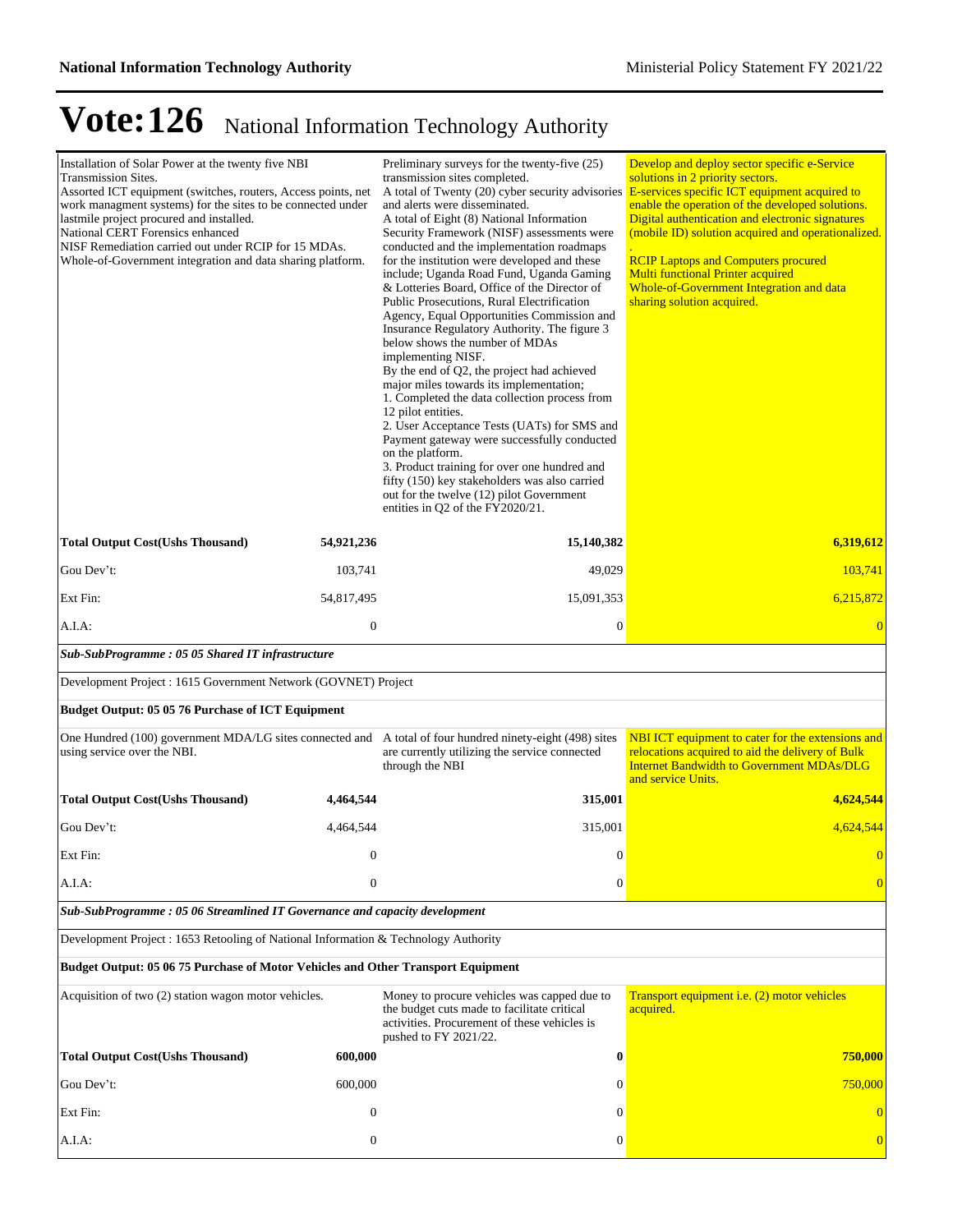## **X. Vote Challenges and Plans To Improve Performance**

#### **Vote Challenges**

1.Outbreaks of Corona Virus pandemic affected some of the activities especially during the lockdown.

2. Due to the COVID-19 pandemic there has been increased demand for Data Centre Hosting services and this has necessitated the need to upgrade the storage requirements.

3. Un foreseen budget cuts which have a potential to impact the execution of planned activities and delivery of services

4. Presently some of the processes are handled manually which creates a lot of paper work, posing a challenge to our records management.

5. Some of the Government MDAs/LGs connected are not using services due to lack of terminal equipment, LANs & computers due to Limited funding and lack of prioritization for ICT

#### **Plans to improve Vote Performance**

1. Continued enforcement of the covid-19 standard operational guidelines by NITA-U staff during the execution of their duties. 2. A document management system with Workflow management process is being developed in house and will address the issues of record keeping but also create efficiency in handling internal approval processes.

3. Effectively monitor and fast track the implementation of connectivity projects to support MDAs/LGs with ICT equipment to be able to access and use the services.

4. Under the Proposed Uganda Digital Acceleration Project NITA-U will build a 3rd National Data Centre that will provide additional hosting requirement as well as redundancy for the existing National Data Centre and the Disaster Recovery(DR) site to enhance the uptake of cloud services.

### **XI Off Budget Support**

#### **Table 11.1 Off-Budget Support by Department and Project**

N/A

### **XII. Vote Cross Cutting Policy And Other Budgetary Issues**

#### **Table 12.1: Cross- Cutting Policy Issues**

| <b>Issue Type:</b>                  | <b>HIV/AIDS</b>                                                                                                                                                                                                                                       |
|-------------------------------------|-------------------------------------------------------------------------------------------------------------------------------------------------------------------------------------------------------------------------------------------------------|
| Objective:                          | Addressing the prevalence of HIV/AIDs with in the ICT infrastructure extension project<br>implementation regions.                                                                                                                                     |
| <b>Issue of Concern:</b>            | Address the prevalence of HIV/AIDs with in missing links and last mile project implementation<br>regions.                                                                                                                                             |
| <b>Planned Interventions:</b>       | 1. Develop and disseminate standard operational guidelines to all project implementation teams in<br>the regions were fiber installation works are ongoing. 2. Conduct five (5) stakeholder awareness<br>campaigns to increase awareness on HIV/AIDs. |
| <b>Budget Allocation (Billion):</b> | 280,000,000.000                                                                                                                                                                                                                                       |
| <b>Performance Indicators:</b>      | 1. Number of stakeholder awareness campaigns conducted on the prevalence of HIV/AIDs.<br>2. Number of staff enabled to access HIV/AIDs healthcare services.                                                                                           |
| <b>Issue Type:</b>                  | Gender                                                                                                                                                                                                                                                |
| Objective:                          | Increasing access to internet connectivity in the underserved regions of the country ie. Northern<br>region, Southern region, Eastern region Western region and Central region.                                                                       |
| <b>Issue of Concern:</b>            | Limited access to internet connectivity by PWDs, women and youth most especially in rural areas<br>in the four regions of the country.                                                                                                                |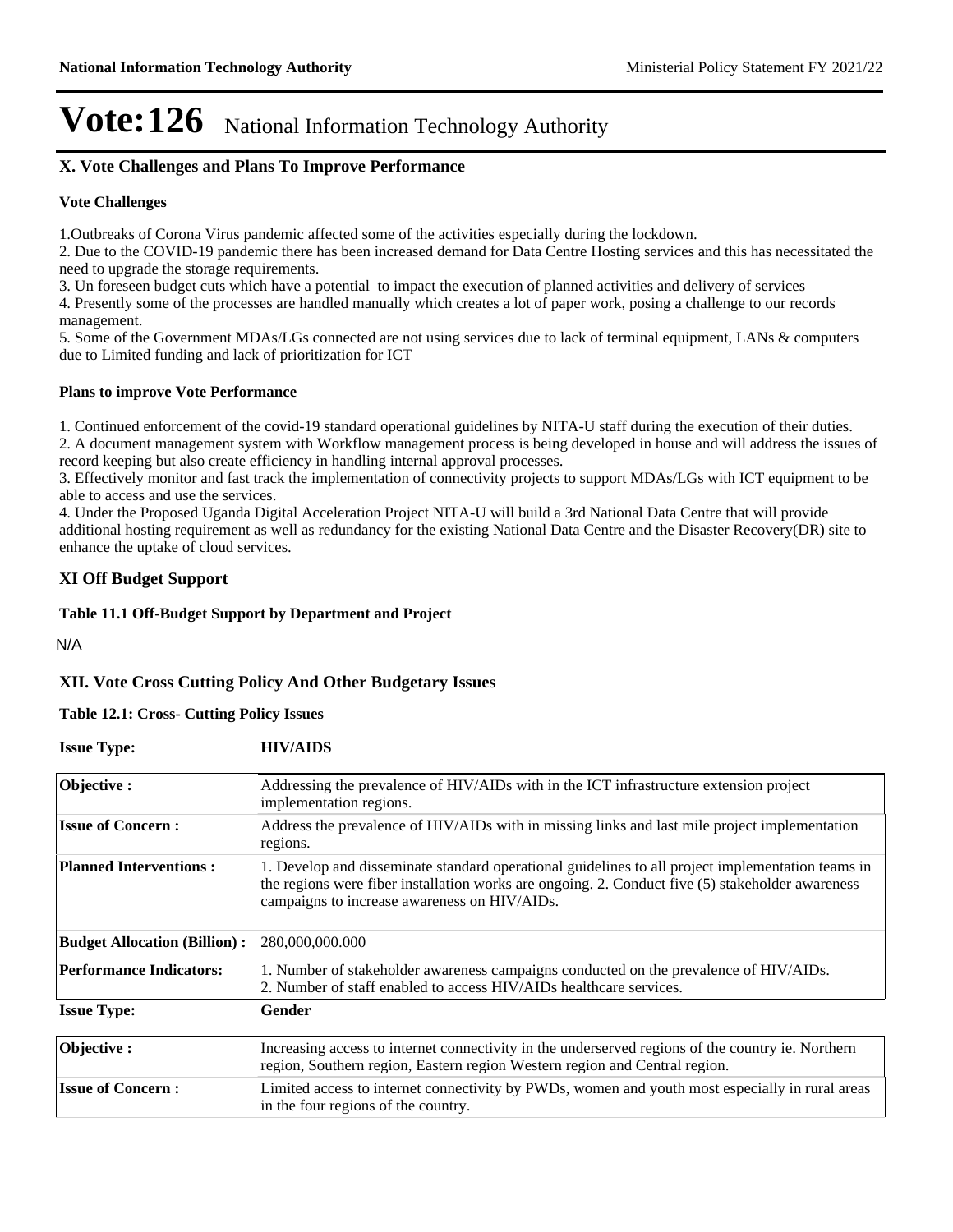| <b>Planned Interventions:</b>                                                                                                 | Extend broadband ICT infrastructure coverage countrywide through implementation of last mile<br>connectivity to underserved key areas. 2. Deploy Wi-Fi hotspots to cover the three hundred (300)<br>sites across the country.           |  |  |
|-------------------------------------------------------------------------------------------------------------------------------|-----------------------------------------------------------------------------------------------------------------------------------------------------------------------------------------------------------------------------------------|--|--|
| <b>Budget Allocation (Billion):</b>                                                                                           | 4,229,000,000.000                                                                                                                                                                                                                       |  |  |
| <b>Performance Indicators:</b><br>1. Number of Wi-Fi users aggregated by Sex. 2. Number of district Hqs connected to the NBI. |                                                                                                                                                                                                                                         |  |  |
| <b>Issue Type:</b>                                                                                                            | <b>Enviroment</b>                                                                                                                                                                                                                       |  |  |
| Objective:                                                                                                                    | Ensure environmental conservation and preservation in all regions a cross the country where<br>infrastructure extension projects are being implemented .i.e. Northern region, Eastern Region,<br>Central region and the western region. |  |  |
| <b>Issue of Concern:</b>                                                                                                      | Environmental conservation and preservation maintained.                                                                                                                                                                                 |  |  |
| <b>Planned Interventions:</b>                                                                                                 | 1) Manage grievance redress mechanism for all NITA-U infrastructure implementation projects. 2)<br>Conduct stakeholder engagements focusing on environmental issues. 3) Emergency response<br>management                                |  |  |
| <b>Budget Allocation (Billion):</b>                                                                                           | 300,000,000.000                                                                                                                                                                                                                         |  |  |
| <b>Performance Indicators:</b>                                                                                                | Number of environment focused stakeholder engagements conducted.                                                                                                                                                                        |  |  |

### **XIII. Personnel Information**

#### **Table 13.1 Staff Establishment Analysis**

| <b>Title</b>                               | <b>Salary Scale</b> | <b>Number Of Approved Positions</b> | <b>Number Of Filled Positions</b> |
|--------------------------------------------|---------------------|-------------------------------------|-----------------------------------|
| Manager Portfolio Management               | N <sub>3</sub>      |                                     | $\vert$ 0                         |
| Manager, Service Delivery                  | N <sub>3</sub>      |                                     | $\Omega$                          |
| <b>Business IT-Performance Officers</b>    | N <sub>4</sub>      |                                     | $\Omega$                          |
| Data Integration Expert                    | N <sub>4</sub>      |                                     | $\vert$ 0                         |
| Forensic Analyst                           | N <sub>4</sub>      |                                     | $\Omega$                          |
| Relationship Management Engineers N4       |                     |                                     | $\overline{0}$                    |
| Senior Information Security<br>Specialist  | N <sub>4</sub>      |                                     | $\Omega$                          |
| <b>Systems Analysts</b>                    | N4                  |                                     | $\overline{0}$                    |
| <b>Application Analysts</b>                | N <sub>5</sub>      |                                     | $\Omega$                          |
| <b>Change Management Officers</b>          | N <sub>5</sub>      |                                     | $\Omega$                          |
| Data Scientists                            | N <sub>5</sub>      |                                     | 0                                 |
| <b>Incident Analysts</b>                   | N <sub>5</sub>      |                                     | $\Omega$                          |
| Infrastructure Implementation<br>Engineers | N <sub>5</sub>      |                                     | $\Omega$                          |
| IT Advisory Services Officers              | N <sub>5</sub>      |                                     | $\overline{0}$                    |

**Table 13.2 Staff Recruitment Plan**